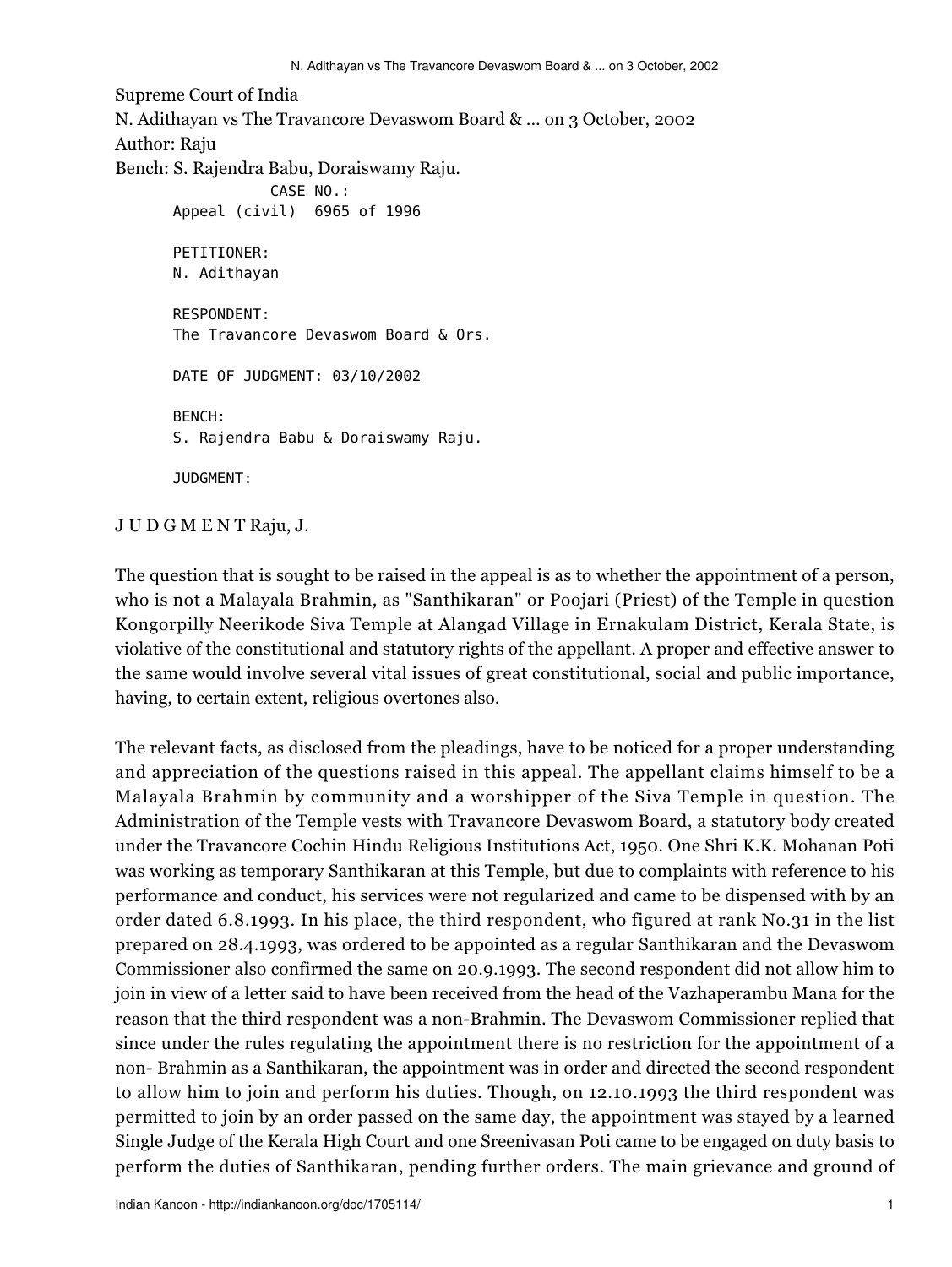challenge in the Writ Petition filed in the High Court was that the appointment of a non-Brahmin Santhikaran for the Temple in question offends and violates the alleged long followed mandatory custom and usage of having only Malayala Brahmins for such jobs of performing poojas in the Temples and this denies the right of the worshippers to practice and profess their religion in accordance with its tenets and manage their religious affairs as secured under Articles 25 and 26 of the Constitution of India. The Thanthri of a Temple is stated to be the final authority in such matters and the appointment in question was not only without his consultation or approval but against his wish, too.

The Travancore Devaswom Board had formulated a Scheme and opened a Thanthra Vedantha School at Tiruvalla for the purpose of training Santhikarans and as per the said Scheme prepared by Swami Vyomakesananda and approved by the Board on 7.5.1969 the School was opened to impart training to students, irrespective of their caste/community. While having Swami Vyomakesananda as the Director Late Thanthri Thazhman Kandarooru Sankaru and Thanthri Maheswara Bhattathiripad, Keezhukattu Illam were committee members. On being duly and properly trained and on successfully completing the course, they were said to have been given `Upanayanam' and `Shodasa Karma' and permitted to wear the sacred thread. Consequently, from 1969 onwards persons, who were non-Brahmins but successfully passed out from the Vendantha School, were being appointed and the worshippers Public had no grievance or grouse whatsoever. Instances of such appointments having been made regularly also have been disclosed. The third respondent was said to have been trained by some of the Kerala's leading Thanthris in performing archanas, conducting temple ritual, pooja and all other observances necessary for priesthood in a Temple in Kerala and elsewhere based on Thanthra system. Nothing was brought on record to substantiate the claim that only Malayala Brahmins would be `Santhikaran' in respect of Siva Temple or in this particular Temple. In 1992 also, as has been the practice, the Board seems to have published a Notification inviting applications from eligible persons, who among other things possessed sufficient knowledge of the duties of Santhikaran with knowledge of Sanskrit also, for being selected for appointment as Santhikaran and inasmuch as there was no reservations for Brahmins, all eligible could and have actually applied. They were said to have been interviewed by the Committee of President and two Members of the Board, Devaswom Commissioner and a Thanthri viz., Thanthri Vamadevan Parameswaram Thatathiri and that the third respondent was one among the 54 selected out of 234 interviewed from out of 299 applicants. Acceptance of claims to confine appointment of Santhikarans in Temples or in this temple to Malayala Brahmins, would, according to the respondent-State, violate Articles 15 and 16 as well as 14 of the Constitution of India. As long as appointments of Santhikars were of persons well versed, fully qualified and trained in their duties and Manthras, Thanthras and necessary Vedas, irrespective of their caste, Articles 25 and 26 cannot be said to have been infringed, according to the respondent-State.

Mr.K.Rajendra Choudhary, learned Senior Counsel for the appellant, while reiterating the stand before the High Court, contended that only Namboodri Brahmins alone are to perform poojas or daily rituals by entering into the Sanctum Sanctorum of Temples in Kerala, particularly the Temple in question, and that has been the religious practice and usage all along and such a custom cannot be thrown over Board in the teeth of Articles 25 and 26, which fully protect and preserve them. Section 31 of the 1950 Act was relied upon for the same purpose. It was also contended for the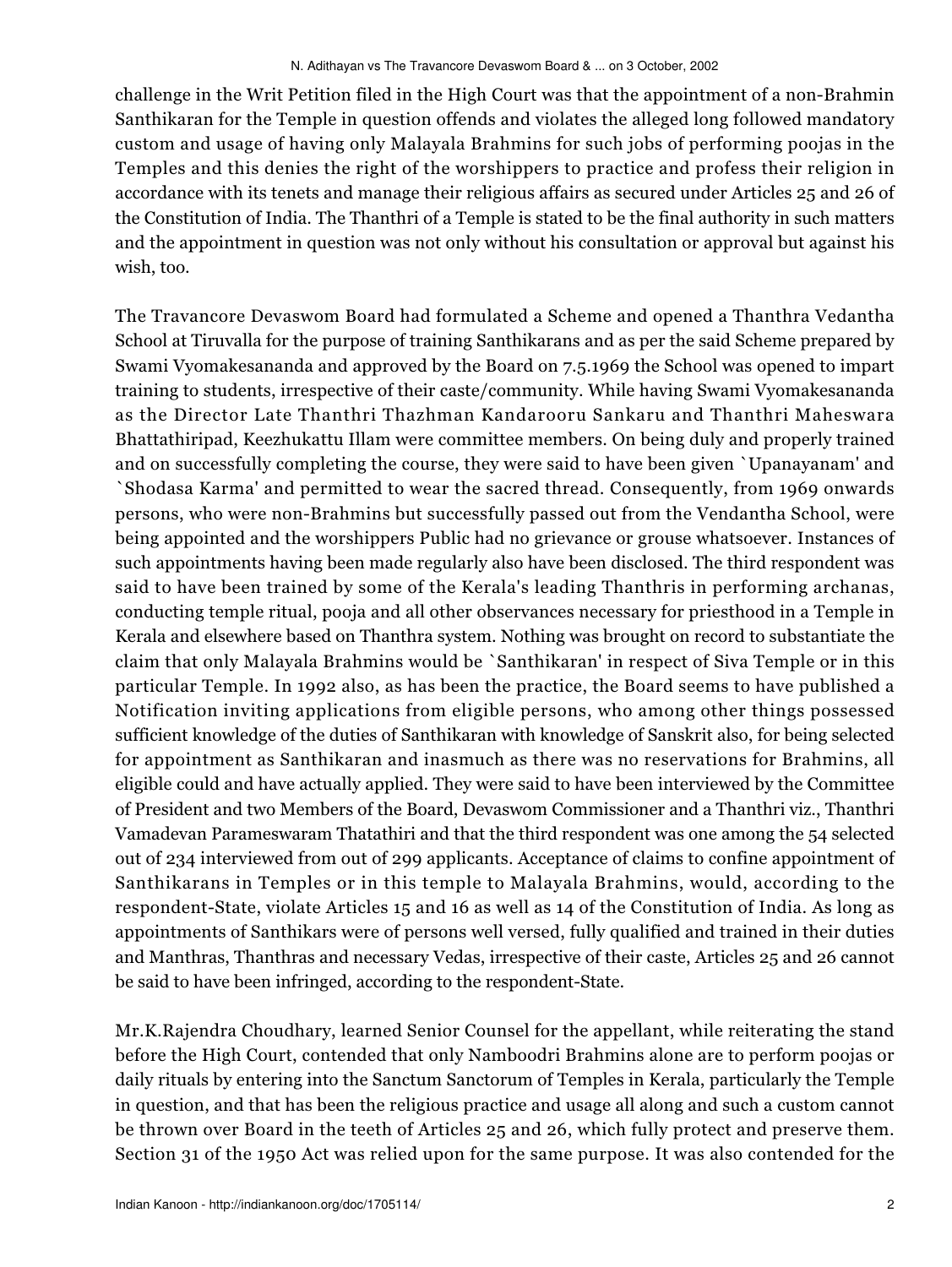appellant that merely because such a religious practice, which was observed from time immemorial, involve the appointment of a Santhikar or Priest, it would not become a secular aspect to be dealt with by the Devaswom Board dehors the wishes of the worshippers and the decisions of the Thanthri of the Temple concerned. Strong reliance has also been placed upon the decisions of this Court reported in The Commissioner, Hindu Religious Endowments, Madras Vs. Sri Lakshmindra Thirtha Swamiar of Sri Shirur Mutt [1954 SCR 1005]; Sri Venkataramana Devaru & Ors. Vs. The State of Mysore & Ors. [1958 SCR 895]; Tilkayat Shri Govindlalji Maharaj Vs. The State of Rajasthan & Ors. [1964 (1) SCR 561] and Seshammal & Ors. Etc. Etc. Vs. State of Tamil Nadu [1972 (3) SCR 815], besides inviting our attention to A.S. Narayana Deekshitulu Vs. State of A.P. & Ors. [(1996)9 SCC 548] to claim that such a religious practice as claimed for the appellant became enforceable under Article 25(1) as also Section 31 of the 1950 Act.

Shri R.F. Nariman, learned Senior Counsel, contended that the appellant failed to properly plead or establish any usage as claimed and this being a disputed question of fact cannot be permitted to be agitated in the teeth of the specific finding of the Kerala High Court to the contrary. It was also urged that the rights and claims based upon Article 25 have to be viewed and appreciated in proper and correct perspective in the light of Articles 15, 16 and 17 of the Constitution of India and the provisions contained in The Protection of Civil Rights Act, 1955, enacted pursuant to the constitutional mandate, which also not only prevents and prohibits but makes it an offence to practice `untouchability' in any form. Accordingly, it is claimed that no exception could be taken to the decision of the Full Bench of the Kerala High Court in this case. Reliance has also been placed on the decisions reported in Mannalal Khetan Etc. Etc. Vs. Kedar Nath Khetain & Ors. Etc. [1977(2) SCR 190]; Bhuri Nath & Ors. Vs. State of J&K & Ors. [1997(2) SCC 745] and Sri Adi Visheshwara of Kashi Vishwanath Temple, Varanasi, & Ors. Vs. State of U.P. & Ors. [(1997)4 SCC 606], in addition to referring to the law declared in the earlier decisions of this Court on the scope of Articles 25 and 26 of the Constitution.

Shri K. Sukumaran, learned Senior Counsel, strongly tried to support the decision under appeal by placing reliance in addition to certain other decisions reported in Sastri Yagnapurushadji & Ors. Vs. Muldas Bhudardas Vaishya & Anr. [1966(3) SCR 242]; Sri Jagannath Temple Puri Management Committee rep. Through its Administrator and Anr. Vs. Chintamani Khuntia & Ors. [AIR 1997 SC 3839] and Acharya Jagdishwaranand Avadhuta & Ors. Vs. Commissioner of Police, Calcutta, & Anr. [(1983) 4 SCC 522]. The other learned counsel adopted one or the other of the submissions of the learned Senior Counsel.

This Court in The Commissioner, Hindu Religious Endowments, Madras vs. Sri Lakshimindra Thirtha Swamiar of Sri Shirur Mutt (1954 SCR 1005) (known as Shirur Mutt's case) observed that Article 25 secures to every person, subject to public order, health and morality, a freedom not only to entertain such religious belief, as may be approved of by his judgment and conscience but also to exhibit his belief in such outward acts as he thinks proper and to propagate or disseminate his ideas for the edification of others. It was also observed that what is protected is the propagation of belief, no matter whether the propagation takes place in a church or monastery or in a temple or parlour meeting. While elaborating the meaning of the words, "of its own affairs in matters of religion" in Article 26 (b) it has been observed that in contrast to secular matters relating to administration of its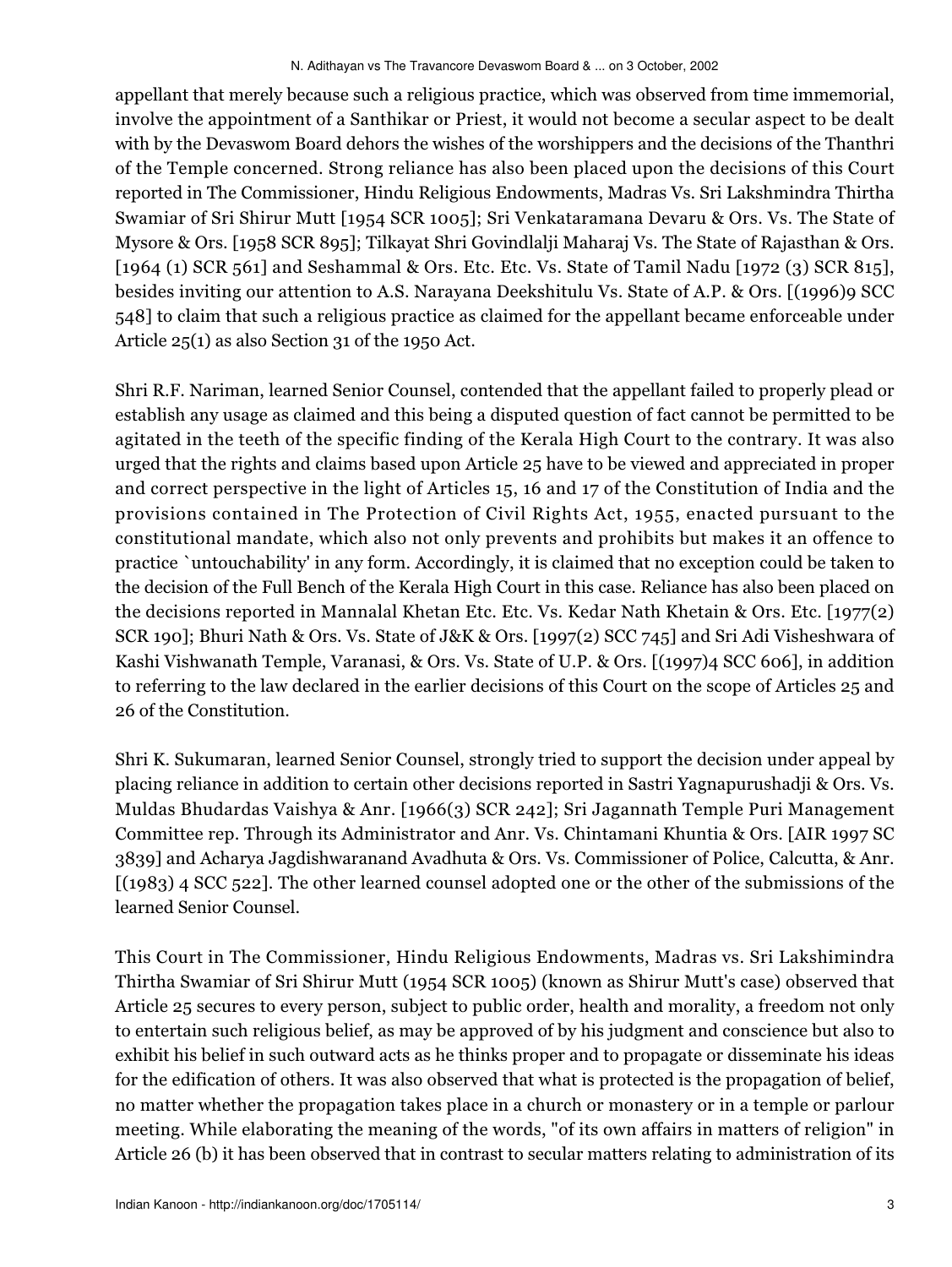property the religious denomination or organization enjoys complete autonomy in deciding as to what rites and ceremonies are essential according to the tenets of the religion they hold and no outside authority has any jurisdiction to interfere with their decision in such matters. In Sri Venkataramana Devaru & Others vs. The State of Mysore and Others (1958 SCR 895), it has been held that though Article 25 (1) deals with rights of individuals, Article 25 (2) is wider in its contents and has reference to rights of communities and controls both Articles 25 (1) and 26 (b) of the Constitution, though the rights recognized by Article 25 (2) (b) must necessarily be subject to some limitations or regulations and one such would be inherent in the process of harmonizing the right conferred by Article 25 (2) (b) with that protected by Article 26 (b).

In Tilkayat Shri Govindlalji Maharaj vs. The State of Rajasthan & Others [1964(1) SCR 561) dealing with the nature and extent of protection ensured under Articles 25 (1) and 26 (b), the distinction between a practice which is religious and one which is purely secular, it has been observed as follows:

"In this connection, it cannot be ignored that what is protected under Arts. 25 (1) and 26 (b) respectively are the religious practices and the right to manage affairs in matters of religion. If the practice in question is purely secular or the affair which is controlled by the statute is essentially and absolutely secular in character, it cannot be urged that Art. 25 (1) or Art. 26 (b) has been contravened. The protection is given to the practice of religion and to the denomination's right to manage its own affairs in matters of religion. Therefore, whenever a claim is made on behalf of an individual citizen that the impugned statute contravenes his fundamental right to practise religion or a claim is made on behalf of the denomination that the fundamental right guaranteed to it to manage its own affairs in matters of religion is contravened, it is necessary to consider whether the practice in question is religious or the affairs in respect of which the right of management is alleged to have been contravened are affairs in matters of religion. If the practice is a religious practice or the affairs are the affairs in matters of religion, then, of course, the rights guaranteed by Art. 25 (1) and Art. 26 (b) cannot be contravened.

It is true that the decision of the question as to whether a certain practice is a religious practice or not, as well as the question as to whether an affair in question is an affair in matters of religion or not, may present difficulties because sometimes practices, religious and secular, are inextricably mixed up. This is more particularly so in regard to Hindu religion because as is well known, under the provisions of ancient Smritis, all human actions from birth to death and most of the individual actions from day to day are regarded as religious in character. As an illustration, we may refer to the fact that the Smritis regard marriage as a sacrament and not a contract. Though the task of disengaging the secular from the religious may not be easy, it must nevertheless be attempted in dealing with the claims for protection under Arts. 25 (1) and 26 (b). If the practice which is protected under the former is a religious practice, and if the right which is protected under the latter is the right to manage affairs in matters of religion, it is necessary that in judging about the merits of the claim made in that behalf the Court must be satisfied that the practice is religious and the affair is in regard to a matter of religion. In dealing with this problem under Arts. 25 (1) and 26 (b), Latham, C.J.'s observation in Adelaide Company of Jehovah's witnesses Incorporated vs The Commonwealth (1), that "what is religion to one is superstition to another", on which Mr. Pathak relies, is of no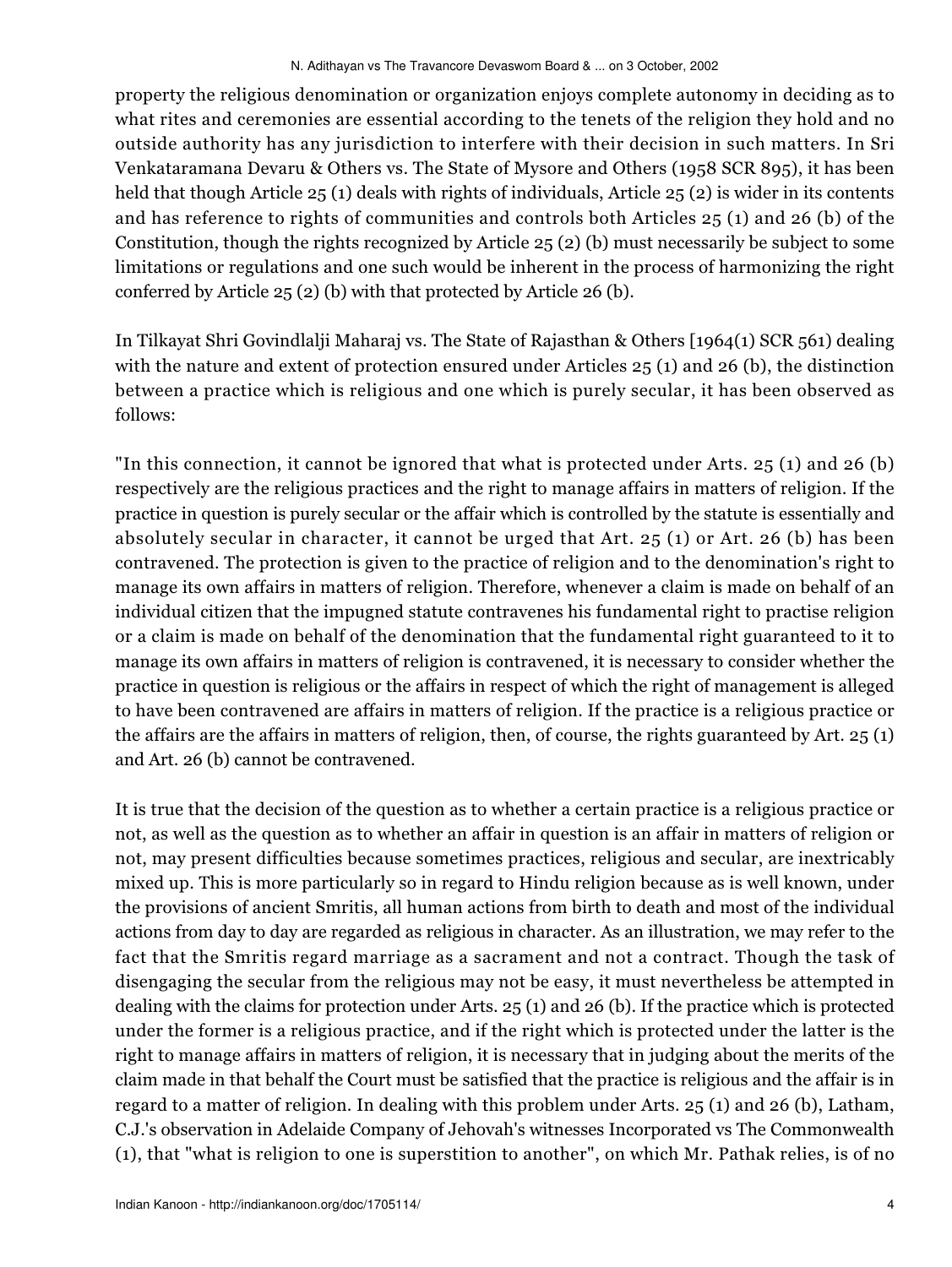relevance. If an obviously secular matter is claimed to be matter of religion, or if an obviously secular practice is alleged to be a religious practice, the Court would be justified in rejecting the claim because the protection guaranteed by Art. 25 (1) and Art. 26 (b) cannot be extended to secular practices and affairs in regard to denominational matters which are not matters of religion, and so, a claim made by a citizen that a purely secular matter amounts to a religious practice, or a similar claim made on behalf of the denomination that a purely secular matter is an affair in matters of religion, may have to be rejected on the ground that it is based on irrational considerations and cannot attract the provisions of Art. 25 (1) or Art. 26 (b). This aspect of the matter must be borne in mind in dealing with the true scope and effect of Art. 25 (1) and Art. 26 (b)."

This Court, in Seshammal & Ors. Etc. Etc. vs. State of Tamil Nadu [1972(3) SCR 815], again reviewed the principles underlying the protection engrafted in Articles 25 and 26 in the context of a challenge made to abolition of hereditary right of Archaka, and reiterated the position as hereunder:

"This Court in Sardar Syadna Taher Saifuddin Saheb vs The State of Bombay (1) has summarized the position in law as follows (pages 531 and 532).

"The content of Arts. 25 and 26 of the Constitution came up for consideration before this Court in the Commissioner, Hindu Religious Endowments Madras vs Sri Lakshmindra Thirtha Swamiar of Sri Shirur Matt (1); Mahant Jagannath Ramanuj Das vs The State of Orissa (2); Sri Venkatamona Devaru vs The State of Mysore (3); Durgah Committee, Ajmer vs Syed Hussain Ali (4) and several other cases and the main principles underlying these provisions have by these decisions been placed beyond controversy. The first is that the protection of these articles is not limited to matters of doctrine or belief they extend also to acts done in pursuance of religion and therefore contain a guarantee for rituals and observances, ceremonies and modes of worship which are integral parts of religion. The second is that what constitutes an essential part of a religious or religious practice has to be decided by the courts with reference to the doctrine of a particular religion and include practices which are regarded by the community as a part of its religion."

Bearing these principles in mind, we have to approach the controversy in the present case."

It has also been held that compilation of treatises on construction of temples, installation of idols therein, rituals to be performed and conduct of worship therein, known as "Agamas" came to be made with the establishment of temples and the institution of Archakas, noticing at the same time the further fact that the authority of such Agamas came to be judicially recognized. It has been highlighted that "Where the temple was constructed as per directions of the Agamas, the idol had to be consecrated in accordance with an elaborate and complicated ritual accompanied by chanting of mantras and devotional songs appropriate to the deity." Thereafter for continuing the divine spirit, which is considered to have descended into the idol on consecration, daily and periodical worship has to be made with two-fold object to attract the lay worshippers and also to preserve the image from pollution, defilement or desecration, which is believed to take place in ever so many ways. Delving further on the importance of rituals and Agamas it has been observed as follows: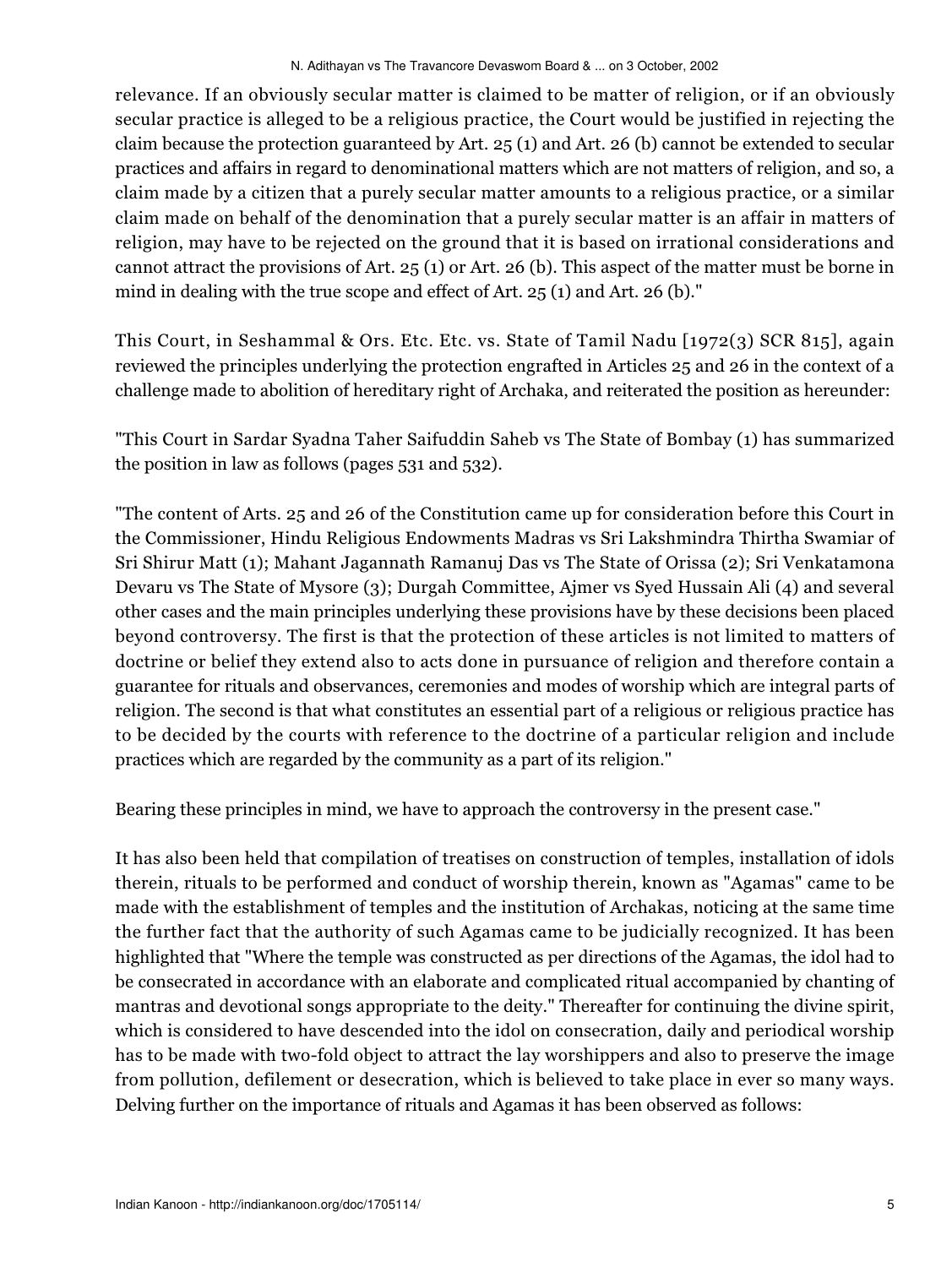"Worshippers lay great store by the rituals and whatever other people, not of the faith, may think about these rituals and ceremonies, they are a part of the Hindu Religious faith and cannot be dismissed as either irrational or superstitious. An illustration of the importance attached to minor details of ritual is found in the case of His Holiness Peria Kovil Kelvi Appan Thiruvenkata Ramanuja Pedda Jiyyangarlu Varlu vs Prathivathi Bhayankaram Venkatacharlu and others (1) which went up to the Privy Council. The contest was between two denominations of Vaishnava worshippers of South India, the Vadagalais and Tengalais. The temple was a Vaishnava temple and the controversy between them involved the question as to how the invocation was to begin at the time of worship and which should be the concluding benedictory verses. This gives the measures of the importance attached by the worshippers to certain modes of worship. The idea most prominent in the mind of the worshipper is that a departure from the traditional rules would result in the pollution or defilement of the image which must be avoided at all costs. That is also the rationale for preserving the sanctity of the Garbhangriha or the sanctum sanctorum. In all these temples in which the images are consecrated, the Agamas insist that only the qualified Archaka or Pujari step inside the sanctum sanctorum and that too after observing the daily disciplines which are imposed upon him by the Agamas. As an Archaka he has to touch the image in the course of the worship and it is his sole right and duty to touch it. The touch of anybody else would defile it. Thus under the ceremonial law pertaining to temples even the question as to who is to enter the Garbhagriha or the sanctum sanctorum and who is not entitled to enter it and who can worship and from which place in the temple are all matters of religion as shown in the above decision of this Court.

The Agamas have also rules with regard to the Archakas. In Saivite temples only a devotee of Siva, and there too, one belonging to a particular denomination or group or sub- group is entitled to be the Archaka. If he is a Saivite, he cannot possibly be an Archaka in a Vaishnavite Agama temple to whatever caste he may belong and however learned he may be. Similarly, a Vaishnavite Archaka has no place as an Archaka in a Saivite temple.

Indeed there is no bar to a Saivite worshipping in a Vaishnavite temple as a lay worshipper or vice versa. What the Agamas prohibit is his appointment as an Archaka in a temple of a different denomination. Dr. Kane has quoted the Brahmapurana on the topic of Punah-

pratistha (Re-consecration of images in temples) at page 904 of his History of Dharmasastra referred to above. The Brahmapurana says that "when an image is broken into two or is reduced to particles, is burnt, is removed from its pedestal, is insulted, has ceased to be worshipped, is touched by beasts like donkeys or falls on impure ground or is worshipped with mantras of other deities or is rendered impure by the touch of outcastes and the like-in these ten contingencies, God ceases to indwell therein." The Agamas appear to be more severe in this respect. Shri R. Parthasarthy Bhattacharya, whose authority on Agama literature is unquestioned, has filed his affidavit in Writ Petition No.442 of 1971 and stated in his affidavit, with special reference to the Vaikhanasa Sutra to which he belongs, that according to the texts of the Vaikhansa Shastra (Agama), persons who are the followers of the four Rishi traditions of Bhrigu, Atri, Marichi and Kasyapa and born of Vaikhanasa parents are alone competent to do puja in Vaikhanasa temples of Vishnavites. They only can touch the idols and perform the ceremonies and rituals. None others, however, high placed in society as pontiffs or Acharyas, or even other Brahmins could touch the idol, do puja or even enter the Grabha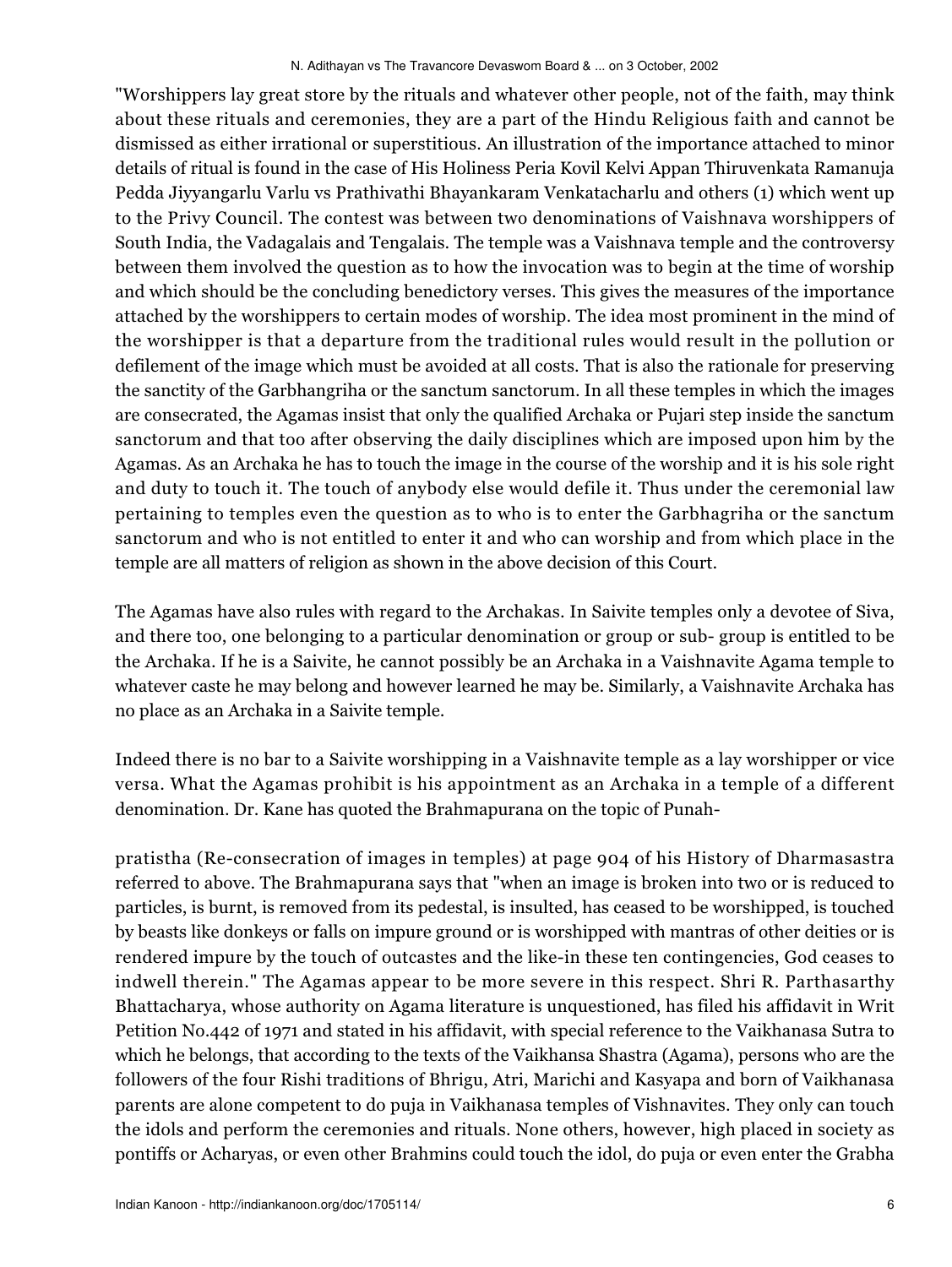Griha. Not even a person belonging to another Agama is competent to do puja in Vaikhanasa temples. That is the general rule with regard to all these sectarian denominational temples. It is, therefore, manifest that the Archaka of such a temple besides being proficient in the rituals appropriate to the worship of the particular deity, must also belong, according to the Agamas, to a particular denomination. An Archaka of a different denomination is supposed to defile the image by his touch and since it is of the essence of the religious faith of all worshippers that there should be no pollution or defilement of the image under any circumstances, the Archaka undoubtedly occupies an important place in the matter of temple worship. Any State action which permits the defilement or pollution of the image by the touch of an Archaka not authorized by the Agamas would violently interfere with the religious faith and practices of the Hindu worshipper in a vital respect, and would, therefore, be prima facie invalid under Article 25 (1) of the Constitution."

While repelling, in the same decision, the grievance that the innocent looking amendment brought the State right into the sanctum sanctorum, through the agency of Trustee and Archarka, this Court observed as hereunder:

"By the Amendment Act the principle of next- in-the-line of succession is abolished. Indeed it was the claim made in the statement of Objects and Reasons that the hereditary principle of appointment of office-holders in the temples should be abolished and that the office of an Archaka should be thrown open to all candidates trained in recognized institutions in priesthood irrespective of caste, creed or race. The trustee, so far as the amended section 55 went, was authorized to appoint any body as an Archaka in any temple whether Saivite or Vaishnavite as long as he possessed a fitness certificate from one of the institutions referred to in rule 12. Rule 12 was a rule made by the Government under the Principal Act. That rule is always capable of being varied or changed. It was also open to the Government to make no rule at all or to prescribe a fitness certificate issued by an institution which did not teach the Agamas or traditional rituals. The result would, therefore, be that any person, whether he is a Saivite or Vaishnavite or not, or whether he is proficient in the rituals appropriate to the temple or not, would be eligible for appointment as an Archaka and the trustee's discretion in appointing the Archaka without reference to personal and other qualifications of the Archaka would be unbridled. The trustee is to function under the control of the State, because under Section 87 of the Principal Act the trustee was bound to obey all lawful orders issued under the provisions of the Act by the Government, the Commissioner, the Deputy Commissioner or the Assistant Commissioner. It was submitted that the innocent looking amendment brought the State right into the sanctum sanctorum through the agency of the trustee and the Archaka.

It has been recognised for a long time that where the ritual in a temple cannot be performed except by a person belonging to a denomination, the purpose of worship will be defeated: See Mohan Lalji vs Gordhan Lalji Maharaj (1). In that case the claimants to the temple and its worship were Brahmins and the daughter's sons of the founder and his nearest heirs under the Hindu law. But their claim was rejected on the ground that the temple was dedicated to the sect following the principles of Vallabh Acharya in whose temples only the Gossains of that sect could perform the rituals and ceremonies and, therefore, the claimants had no right either to the temple or to perform the worship. In view of the Amendment Act and its avowed object there was nothing, in the petitioner's submission, to prevent the Government from prescribing a standardized ritual in all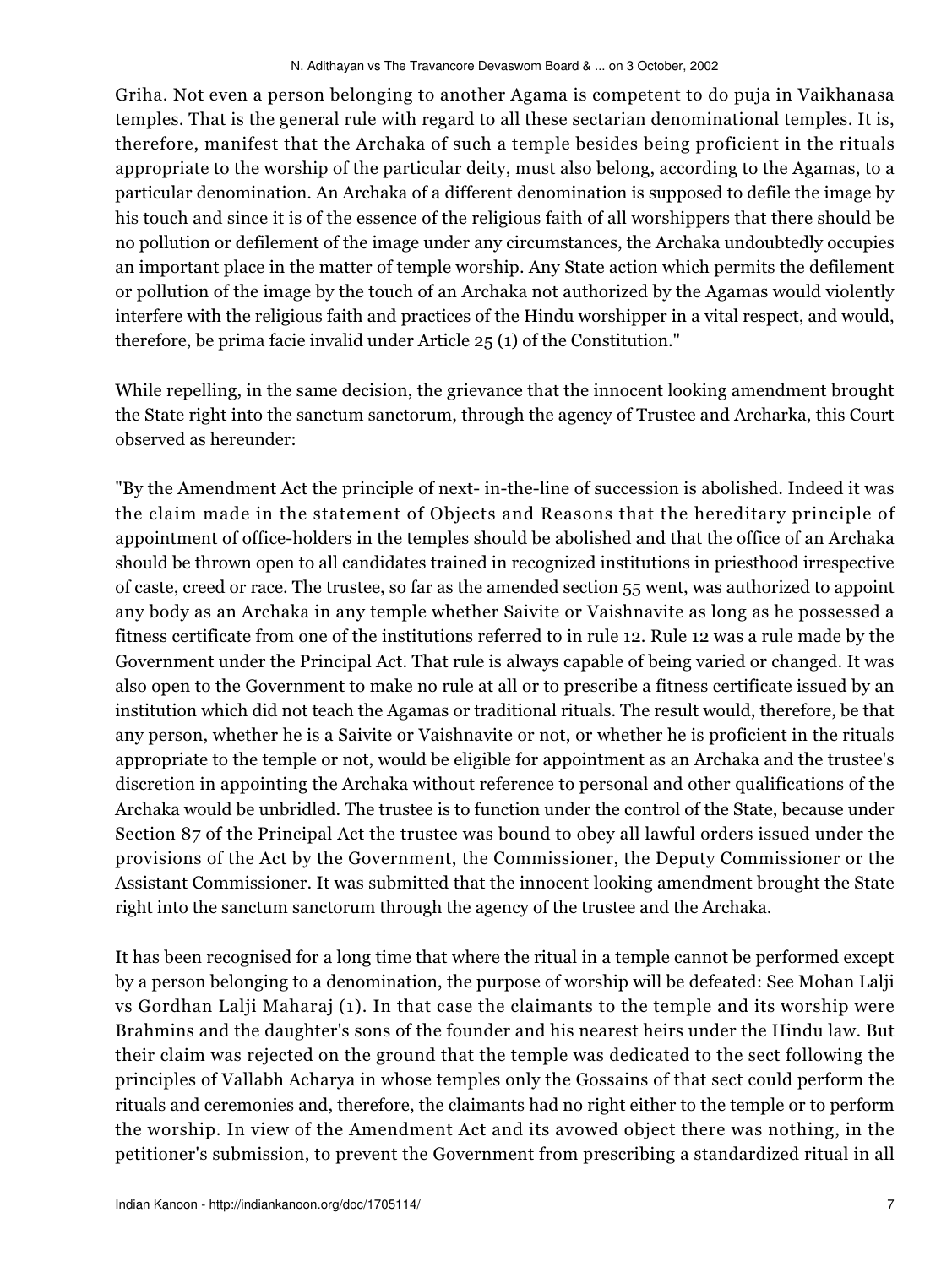temples ignoring the Agamic requirements, and Archakas being forced on temples from denominations unauthorized by the Agamas. Since such a departure, as already shown, would inevitably lead to the defilement of the image, the powers thus taken by the Government under the Amendment Act would lead to interference with religious freedom guaranteed under Articles 25 and 26 of the Constitution."

This Court repelled a challenge to the provisions in Bombay Hindu Places of Public Worship (Entry Authorisation) Act, 1956, in Sastri Yagnapurushadji and Others vs Muldas Bhudardas Vaishya & Another [1966(3) SCR 242] and quoted with approval the observation of Monier Williams (a reputed and recognized student of Indian sacred literature for more than forty years and played important role in explaining the religious thought and life in India) that "Hinduism is far more than a mere form of theism resting on Brahminism" and that "It has ever aimed at accommodating itself to circumstances, and has carried on the process of adaptation through more than three thousand years. It has first borne with and then, so to speak, swallowed, digested and assimilated something from all creeds." This Court ultimately repelled the challenge, after adverting to the changes undergone in the social and religious outlook of the Hindu community as well as the fundamental change as a result of the message of social equality and justice proclaimed by the Constitution and the promise made in Article 17 to abolish "untouchability", observing that as long as the actual worship of the deity is allowed to be performed only by the authorized poojaris of the temple and not by all devotees permitted to enter the temple, there can be no grievance made.

In Bhuri Nath & Ors. Vs. State of J&K & Ors. (Supra), this Court while dealing with the validity of J & K Shri Mata Vaishno Devi Shrine Act, 1988, and the abolition of the right of Baridars to receive share in the offerings made by pilgrims to Shri Mat Vaishno Devi, observed their right to perform pooja is only a customary right coming from generations which the State can and have by legislation abolished and that the rights seemed under Articles 25 & 26 are not absolute or unfettered but subject to legislation by the State limiting or regulating any activity, economic, financial, political or secular which are associated with the religious behalf, faith, practice or custom and that they are also subject to social reform by suitable legislation. It was also reiterated therein that though religious practices and performances of acts in pursuance of religious beliefs are, as much as, a part of religion, as further belief in a particular doctrine, that by itself is not conclusive or decisive and as to what are essential parts of religion or behalf or matters of religion and religious practice is essentially a question of fact to be considered in the context in which the question arise on the basis of materials- factual or legislative or historic if need be giving a go bye to claims based merely on supernaturalism or superstitious beliefs or actions and those which are not really, essentially or integrally matters of religion or religious belief or faith or religious practice.

A challenge made to U.P. Sri Kashi Vishwanath Temple Act, 1983 and a claim asserted by a group of Shaivites the exclusive right to conduct worship and manage the temple in question came to be repelled by this Court in Sri Adi Visheshwara of Kashi Vishwanath Temple, Varansi and Others vs State of U.P. and Others [1997(4) SCC 606]. While taking note of the aim of the constitution to establish an egalitarian social order proscribing any discrimination on grounds of religion, race, caste, sect or sex alone by Articles 15 to 17 in particular, it was once again reiterated as hereunder: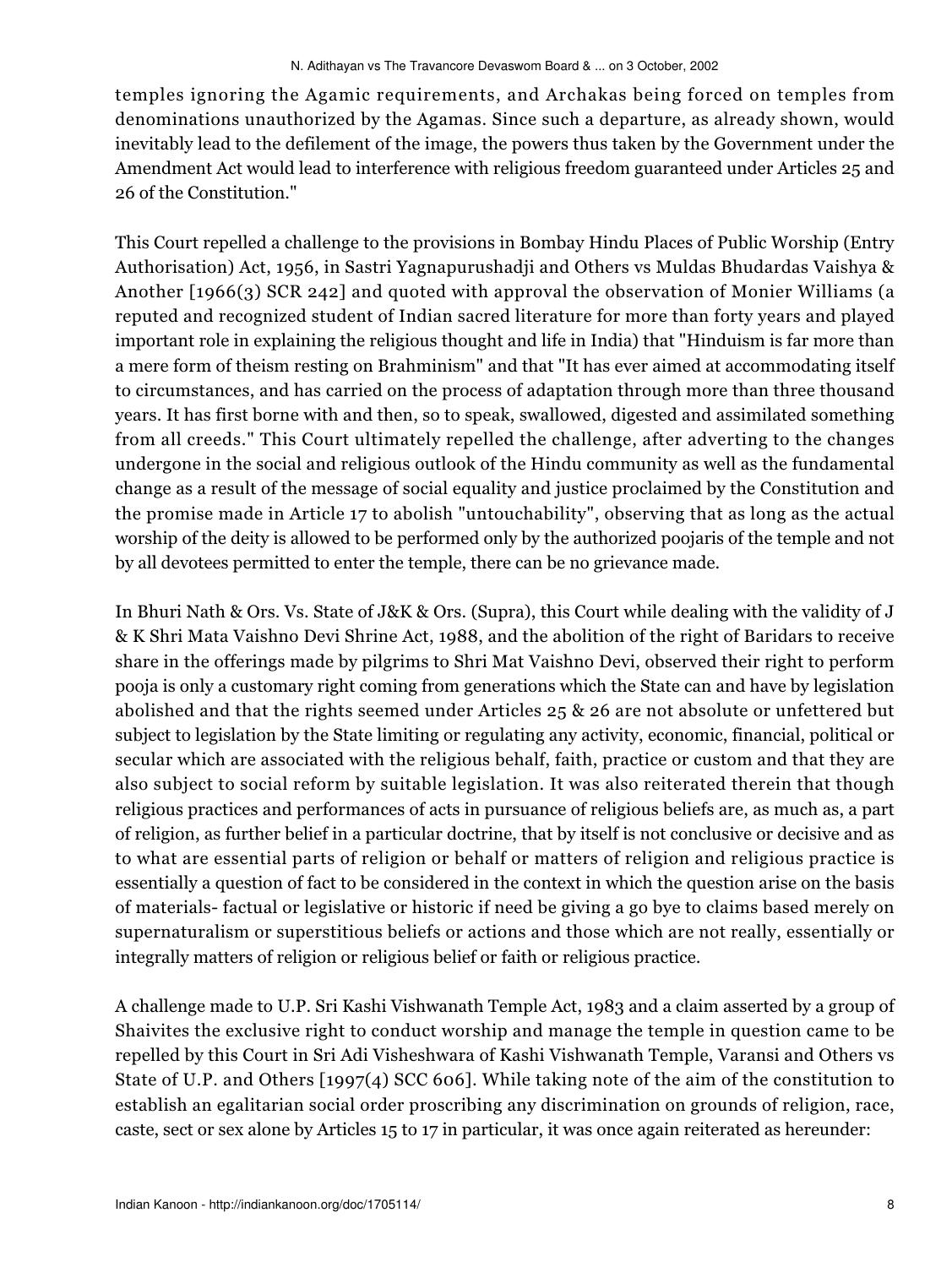"28. The religious freedom guaranteed by Articles 25 and 26, therefore, is intended to be a guide to a community life and ordain every religion to act according to its cultural and social demands to establish an egalitarian social order. Articles 25 and 26, therefore, strike a balance between the rigidity of right to religious belief and faith and their intrinsic restrictions in matters of religion, religious beliefs and religious practices and guaranteed freedom of conscience to commune with his Cosmos/Creator and realize his spiritual self. Sometimes, practices religious or secular are inextricably mixed up. This is more particularly so in regard to Hindu religion because under the provisions of the ancient Smriti, human actions from birth to death and most of the individual actions from day-to-day are regarded as religious in character in one facet or the other. They sometimes claim the religious system or sanctuary and seek the cloak of constitutional protection guaranteed by Articles 25 and 26. One hinges upon constitutional religious model and another diametrically more on traditional point of view. The legitimacy of the true categories is required to be adjudged strictly within the parameters of the right of the individual and the legitimacy of the State for social progress, well-being and reforms, social intensification and national unity. Law is a tool of social engineering and an instrument of social change evolved by a gradual and continuous process. As Benjamin Cardozo has put it in his Judicial Process, life is not logic but experience. History and customs, utility and the accepted standards of right conduct are the forms which singly or in combination all be the progress of law. Which of these forces shall dominate in any case depends largely upon the comparative importance or value of the social interest that will be, thereby, impaired. There shall be symmetrical development with history or custom when history or custom has been the motive force or the chief one in giving shape to the existing rules and with logic or philosophy when the motive power has been theirs. One must get the knowledge just as the legislature gets it from experience and study and reflection in proof from life itself. All secular activities which may be associated with religion but which do not relate or constitute an essential part of it may be amenable to State regulations but what constitutes the essential part of religion may be ascertained primarily from the doctrines of that religion itself according to its tenets, historical background and change in evolved process etc. The concept of essentiality is not itself a determinative factor. It is one of the circumstances to be considered in adjudging whether the particular matters of religion or religious practices or belief are an integral part of the religion. It must be decided whether the practices or matters are considered integral by the community itself. Though not conclusive, this is also one of the facets to be noticed. The practice in question is religious in character and whether it could be regarded as an integral and essential part of the religion and if the court finds upon evidence adduced before it that it is an integral or essential part of the religion, Article 25 accords protection to it. Though the performance of certain duties is part of religion and the person performing the duties is also part of the religion or religious faith or matters of religion, it is required to be carefully examined and considered to decide whether it is a matter of religion or a secular management by the State. Whether the traditional practices are matters of religion or integral and essential part of the religion and religious practice protected by Articles 25 and 26 is the question. And whether hereditary archaka is an essential and integral part of the Hindu religion is the crucial question.

29. Justice B.K. Mukherjea in his Tagore Law Lectures on Hindu Law of Religious and Charitable Trust at p. 1 observed: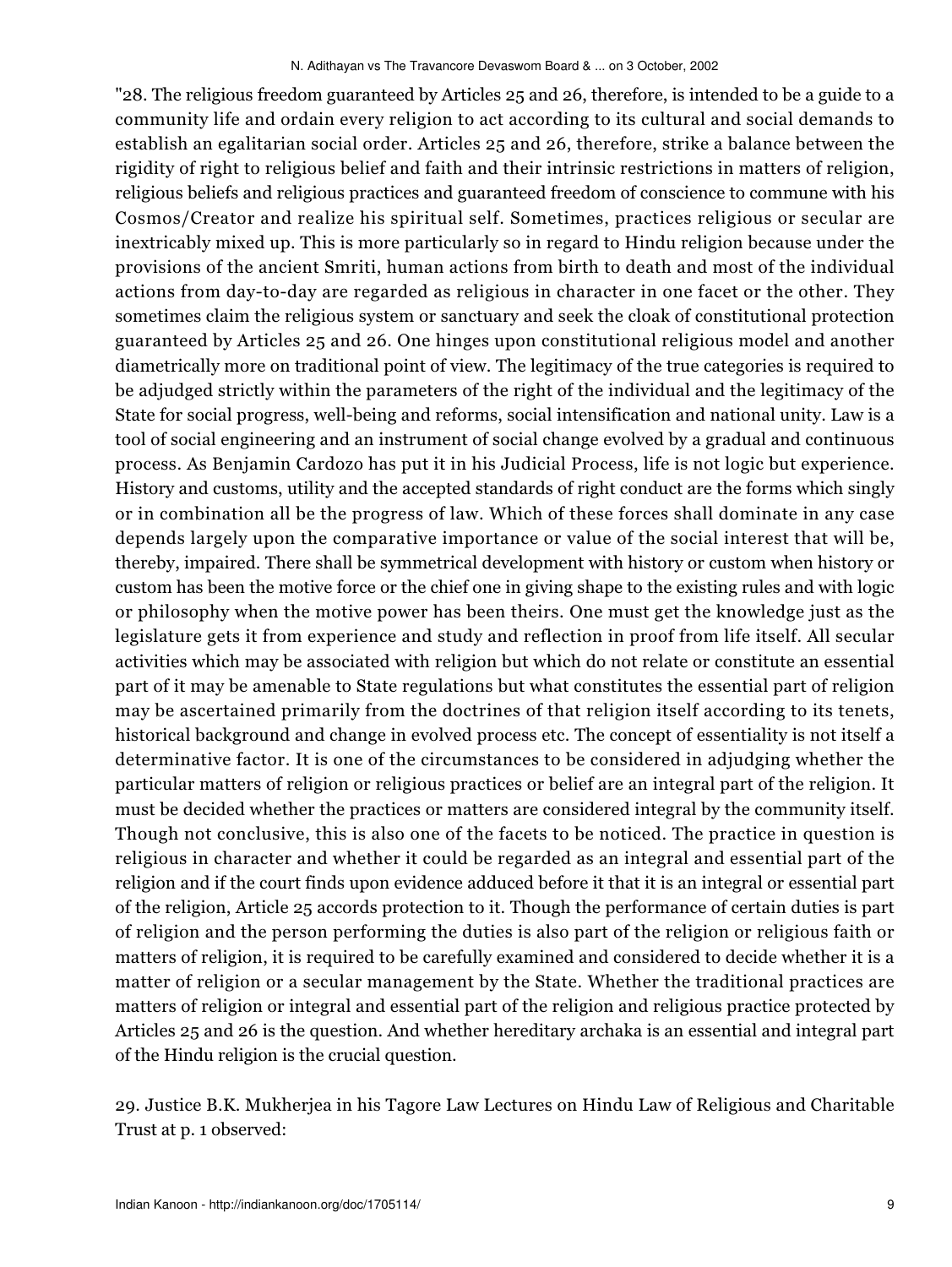"The popular Hindu religion of modern times is not the same as the religion of the Vedas though the latter are still held to be the ultimate source and authority of all that is held sacred by the Hindus. In course of its development the Hindu religion did undergo several changes, which reacted on the social system and introduced corresponding changes in the social and religious institution. But whatever changes were brought about by time and it cannot be disputed that they were sometimes of a revolutionary character the fundamental moral and religious ideas of the Hindus which lie at the root of their religious and charitable institutions remained substantially the same; and the system that we see around us can be said to be an evolutionary product of the spirit and genius of the people passing through different phases of their cultural development."

As observed by this Court in Kailash Sonkar vs Smt. Maya Devi (AIR 1984 SC 600), in view of the categorical revelations made in Gita and the dream of the Father of the Nation Mahatma Gandhi that all distinctions based on castes and creed must be abolished and man must be known and recognized by his actions, irrespective of the caste to which he may on account of his birth belong, a positive step has been taken to achieve this in the Constitution and, in our view, the message conveyed thereby got engrafted in the form of Articles 14 to 17 and 21 of the Constitution of India, and paved way for the enactment of the Protection of Civil Rights Act, 1955.

It is now well settled that Article 25 secures to every person, subject of course to public order, health and morality and other provisions of Part-III, including Article 17 freedom to entertain and exhibit by outward acts as well as propagate and disseminate such religious belief according to his judgment and conscience for the edification of others. The right of the State to impose such restrictions as are desired or found necessary on grounds of public order, health and morality is inbuilt in Articles 25 and 26 itself. Article 25(2) (b) ensures the right of the State to make a law providing for social welfare and reform besides throwing open of Hindu religious institutions of a public character to all classes and sections of Hindus and any such rights of the State or of the communities or classes of society were also considered to need due regulation in the process of harmonizing the various rights. The vision of the founding fathers of Constitution to liberate the society from blind and ritualistic adherence to mere traditional superstitious beliefs sans reason or rational basis has found expression in the form of Article 17. The legal position that the protection under Articles 25 and 26 extend a guarantee for rituals and observances, ceremonies and modes of worship which are integral parts of religion and as to what really constitutes an essential part of religion or religious practice has to be decided by the Courts with reference to the doctrine of a particular religion or practices regarded as parts of religion, came to be equally firmly laid down.

Where a Temple has been constructed and consecrated as per Agamas, it is considered necessary to perform the daily rituals, poojas and recitations as required to maintain the sanctity of the idol and it is not that in respect of any and every Temple any such uniform rigour of rituals can be sought to be enforced, dehors its origin, the manner of construction or method of consecration. No doubt only a qualified person well versed and properly trained for the purpose alone can perform poojas in the Temple since he has not only to enter into the sanctum sanctorum but also touch the idol installed therein. It therefore goes without saying that what is required and expected of one to perform the rituals and conduct poojas is to know the rituals to be performed and mantras, as necessary, to be recited for the particular deity and the method of worship ordained or fixed therefor. For example,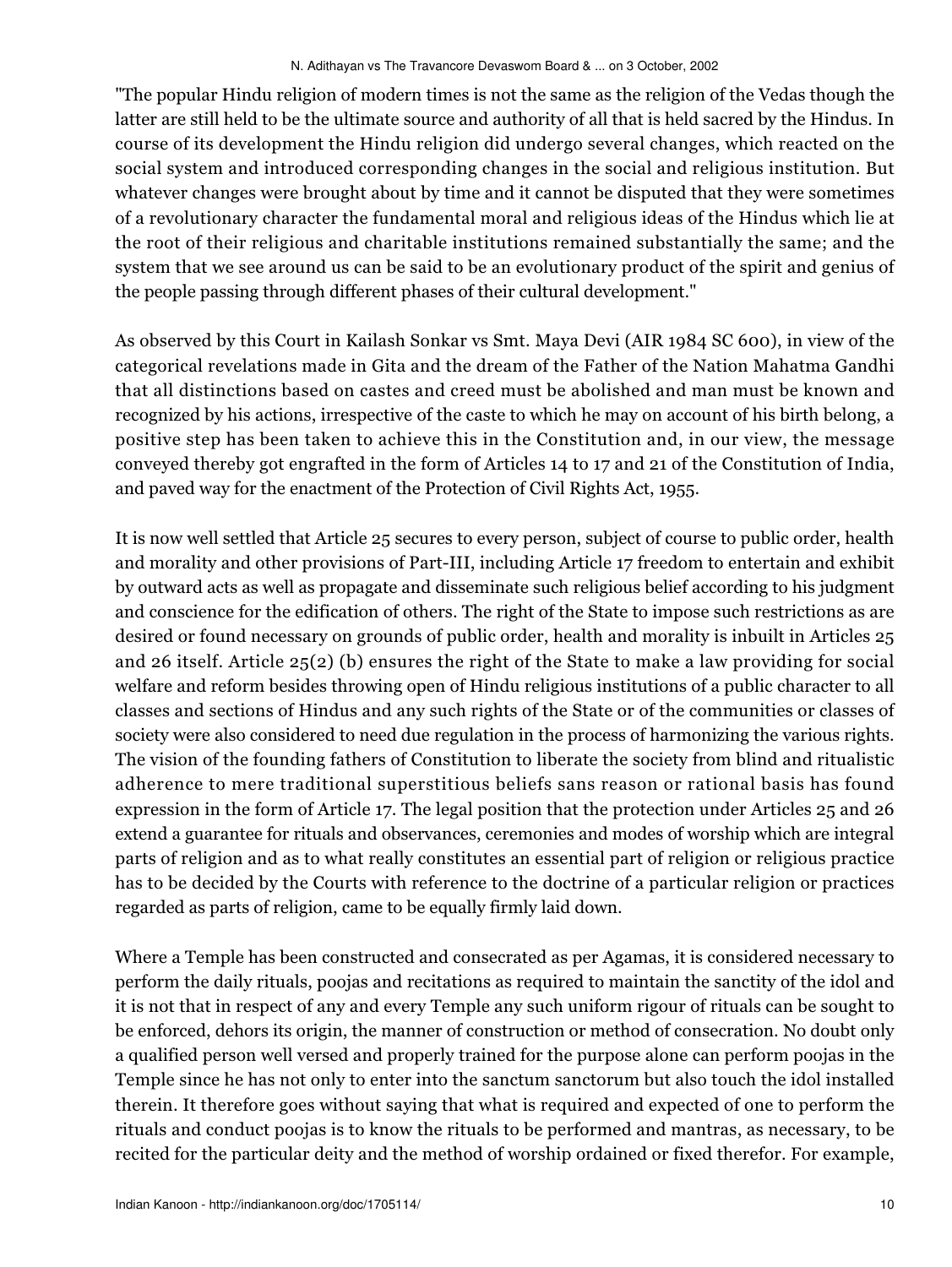in Saivite Temples or VaishnaviteTemples, only a person who learnt the necessary rites and mantras conducive to be performed and recited in the respective Temples and appropriate to the worship of the particular deity could be engaged as an Archaka. If traditionally or conventionally, in any Temple, all along a Brahman alone was conducting poojas or performing the job of Santhikaran, it may not be because a person other than the Brahman is prohibited from doing so because he is not a Brahman, but those others were not in a position and, as a matter of fact, were prohibited from learning, reciting or mastering Vedic literature, rites or performance of rituals and wearing sacred thread by getting initiated into the order and thereby acquire the right to perform homa and ritualistic forms of worship in public or private Temples. Consequently, there is no justification to insist that a Brahman or Malayala Brahman in this case, alone can perform the rites and rituals in the Temple, as part of the rights and freedom guaranteed under Article 25 of the Constitution and further claim that any deviation would tantamount to violation of any such guarantee under the Constitution. There can be no claim based upon Article 26 so far as the Temple under our consideration is concerned. Apart from this principle enunciated above, as long any one well versed and properly trained and qualified to perform the puja in a manner conducive and appropriate to the worship of the particular deity, is appointed as Santhikaran dehors his pedigree based on caste, no valid or legally justifiable grievance can be made in a Court of Law. There has been no proper plea or sufficient proof also in this case of any specific custom or usage specially created by the Founder of the Temple or those who have the exclusive right to administer the affairs religious or secular of the Temple in question, leave alone the legality, propriety and validity of the same in the changed legal position brought about by the Constitution and the law enacted by Parliament. The Temple also does not belong to any denominational category with any specialized form of worship peculiar to such denomination or to its credit. For the said reason, it becomes, in a sense, even unnecessary to pronounce upon the invalidity of any such practice being violative of the constitutional mandate contained in Articles 14 to 17 and 21 of the Constitution of India.

In the present case, it is on record and to which we have also made specific reference to the details of facts showing that an Institution has been started to impart training to students joining the Institution in all relevant Vedic texts, rites, religious observances and modes of worship by engaging reputed scholars and Thanthris and the students, who ultimately pass through the tests, are being initiated by performing the investiture of sacred thread and gayatri. That apart, even among such qualified persons, selections based upon merit are made by the Committee, which includes among other scholars a reputed Thanthri also and the quality of candidate as well as the eligibility to perform the rites, religious observances and modes of worship are once again tested before appointment. While that be the position to insist that the person concerned should be a member of a particular caste born of particular parents of his caste can neither be said to be an insistence upon an essential religious practice, rite, ritual, observance or mode of worship nor any proper or sufficient basis for asserting such a claim has been made out either on facts or in law, in the case before us, also. The decision in Shirur Mutt's case (supra) and the subsequent decisions rendered by this Court had to deal with the broad principles of law and the scope of the scheme of rights guaranteed under Articles 25 and 26 of the Constitution, in the peculiar context of the issues raised therein. The invalidation of a provision empowering the Commissioner and his subordinates as well as persons authorized by him to enter any religious institution or place of worship in any unregulated manner by even persons who are not connected with spiritual functions as being